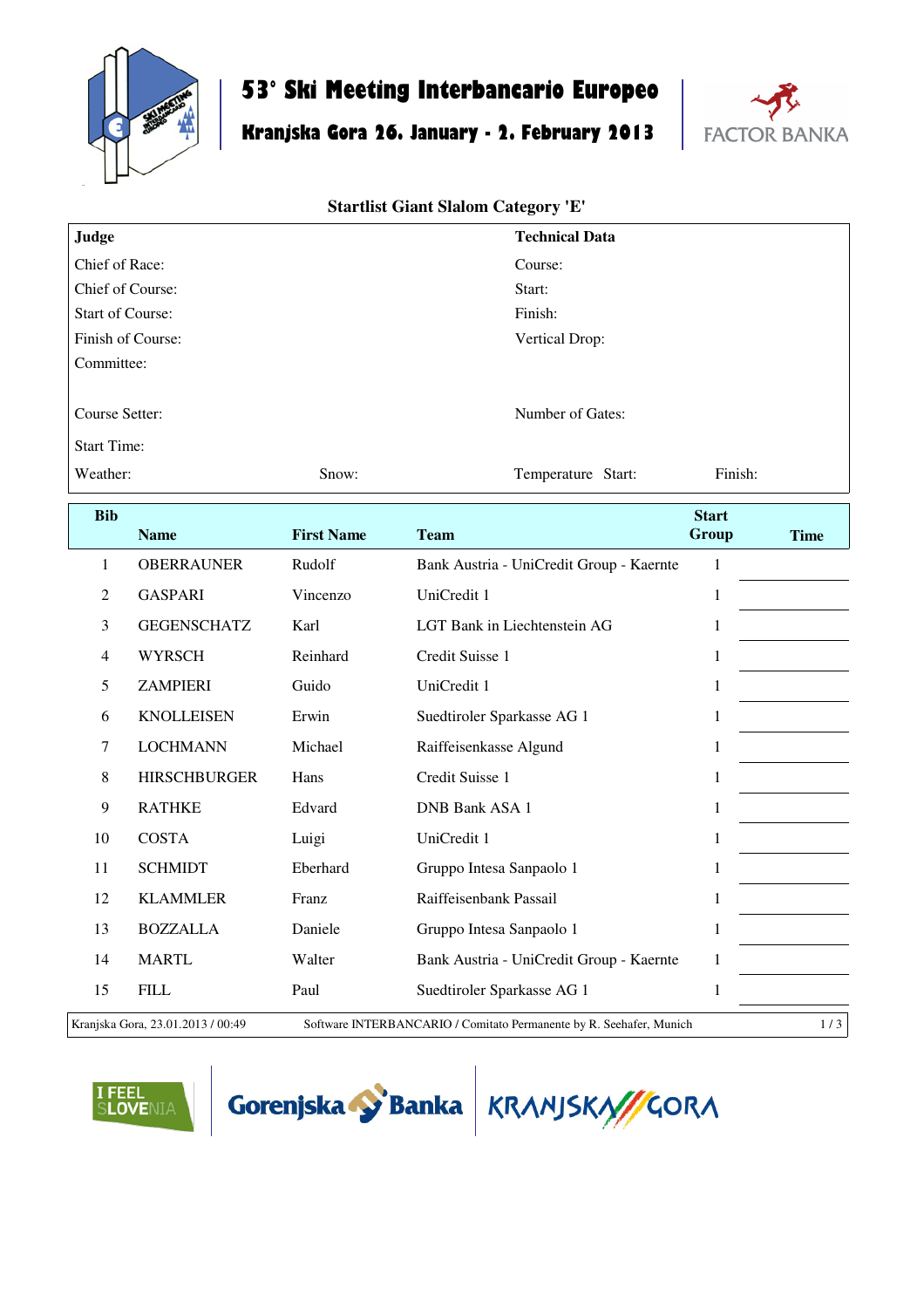## **Startlist Giant Slalom Category 'E'**

| <b>Bib</b> | <b>Name</b>             | <b>First Name</b> | <b>Team</b>                              | <b>Start</b><br>Group | <b>Time</b> |
|------------|-------------------------|-------------------|------------------------------------------|-----------------------|-------------|
| 16         | <b>JOUX</b>             | Delio             | UniCredit 1                              | $\mathbf{1}$          |             |
| 17         | <b>COMPLOJ</b>          | Willi             | Suedtiroler Sparkasse AG 1               | 1                     |             |
| 18         | <b>BERTINI</b>          | Arthur            | Suedtiroler Volksbank - Banca Popolare   | $\overline{c}$        |             |
| 19         | <b>MEUNIER</b>          | Jean Jacques      | Credit Agricole Groupe France            | $\overline{c}$        |             |
| 20         | <b>TURCI</b>            | Adamo             | UniCredit 2                              | 2                     |             |
| 21         | <b>PILSER</b>           | Dieter            | Raiffeisen-Landesbank Tirol AG           | 2                     |             |
| 22         | <b>TOMASI</b>           | Lorenzo           | Banca Popolare di Sondrio                | 2                     |             |
| 23         | <b>FELIX</b>            | Stefan            | Credit Suisse 2                          | $\overline{c}$        |             |
| 24         | <b>SELLNER</b>          | Herbert           | Bank Austria - UniCredit Group - Kaernte | 2                     |             |
| 25         | <b>MANESCHG</b>         | Anton             | Suedtiroler Sparkasse AG 1               | 2                     |             |
| 26         | <b>PROTO</b>            | <b>Bruno</b>      | Gruppo Intesa Sanpaolo 1                 | $\overline{c}$        |             |
| 27         | <b>FENOCCHIO</b>        | Giuliano          | Gruppo Banca Carige                      | $\overline{c}$        |             |
| 28         | <b>TOZZI</b>            | Franco            | Gruppo Intesa Sanpaolo 1                 | 2                     |             |
| 29         | <b>LINDAHL</b>          | Tom               | <b>DNB Bank ASA 1</b>                    | $\overline{c}$        |             |
| 30         | <b>ROVEDATTI</b>        | Antonio           | Banca Popolare di Sondrio                | $\overline{c}$        |             |
| 31         | <b>REICHERT</b>         | Wolfgang          | Landesbank Baden-Wuerttemberg            | $\overline{c}$        |             |
| 32         | <b>DETTER</b>           | Rudolf            | BAWAG P.S.K.                             | 2                     |             |
| 33         | <b>BOVEY</b>            | Jean-Marie        | Credit Suisse 1                          | $\overline{c}$        |             |
| 34         | <b>HASELBACH</b>        | Werner            | Credit Suisse 1                          | $\overline{2}$        |             |
| 35         | <b>SPIGAROLO</b>        | Mario             | UniCredit 2                              | 3                     |             |
| 36         | <b>CATTANEO</b>         | Pierluigi         | Gruppo Intesa Sanpaolo 2                 | 3                     |             |
| 37         | <b>DEVILLE</b>          | Raymond           | Credit Agricole Groupe France            | 3                     |             |
| 38         | <b>SPLUGA</b>           | Enzo              | Gruppo Intesa Sanpaolo 2                 | 3                     |             |
| 39         | <b>CIPRIANI</b>         | Gabriele          | Gruppo Intesa Sanpaolo 2                 | 3                     |             |
| 40         | <b>CALCAGNO</b>         | Giovanni          | Gruppo Banca Carige                      | 3                     |             |
| 41         | <b>DUDLE</b>            | Hans              | Credit Suisse 2                          | 3                     |             |
| 42         | <b>MAGI</b>             | Luciano           | Gruppo Banca Monte dei Paschi di Siena   | 3                     |             |
| 43         | <b>GANDOLFI</b>         | Giuseppe          | Gruppo Intesa Sanpaolo 2                 | 3                     |             |
| 44         | <b>KOLSTAD</b>          | Dag               | DNB Bank ASA 1                           | 4                     |             |
| 45         | <b>BRANCIA D'APRICE</b> | Francesco         | Banco di Napoli SpA                      | 4                     |             |
| 46         | <b>CAROBBI</b>          | Marcello          | CRAL Intesa Sanpaolo 1                   | $\overline{4}$        |             |
| 47         | SPIELVOGEL              | Werner            | Bank Austria - UniCredit Group - Kaernte | 4                     |             |
| 48         | <b>BOCCANEGRA</b>       | Federico          | CRAL Intesa Sanpaolo 1                   | 4                     |             |
| 49         | <b>SCHNEIDER</b>        | Karl              | Credit Suisse 2                          | 5                     |             |
| 50         | <b>PAOLUCCI</b>         | Marcello          | Gruppo Banca Monte dei Paschi di Siena   | 5                     |             |
| 51         | <b>ROSSLER</b>          | Peter             | Abanka Ljubljana D. D.                   | 5                     |             |